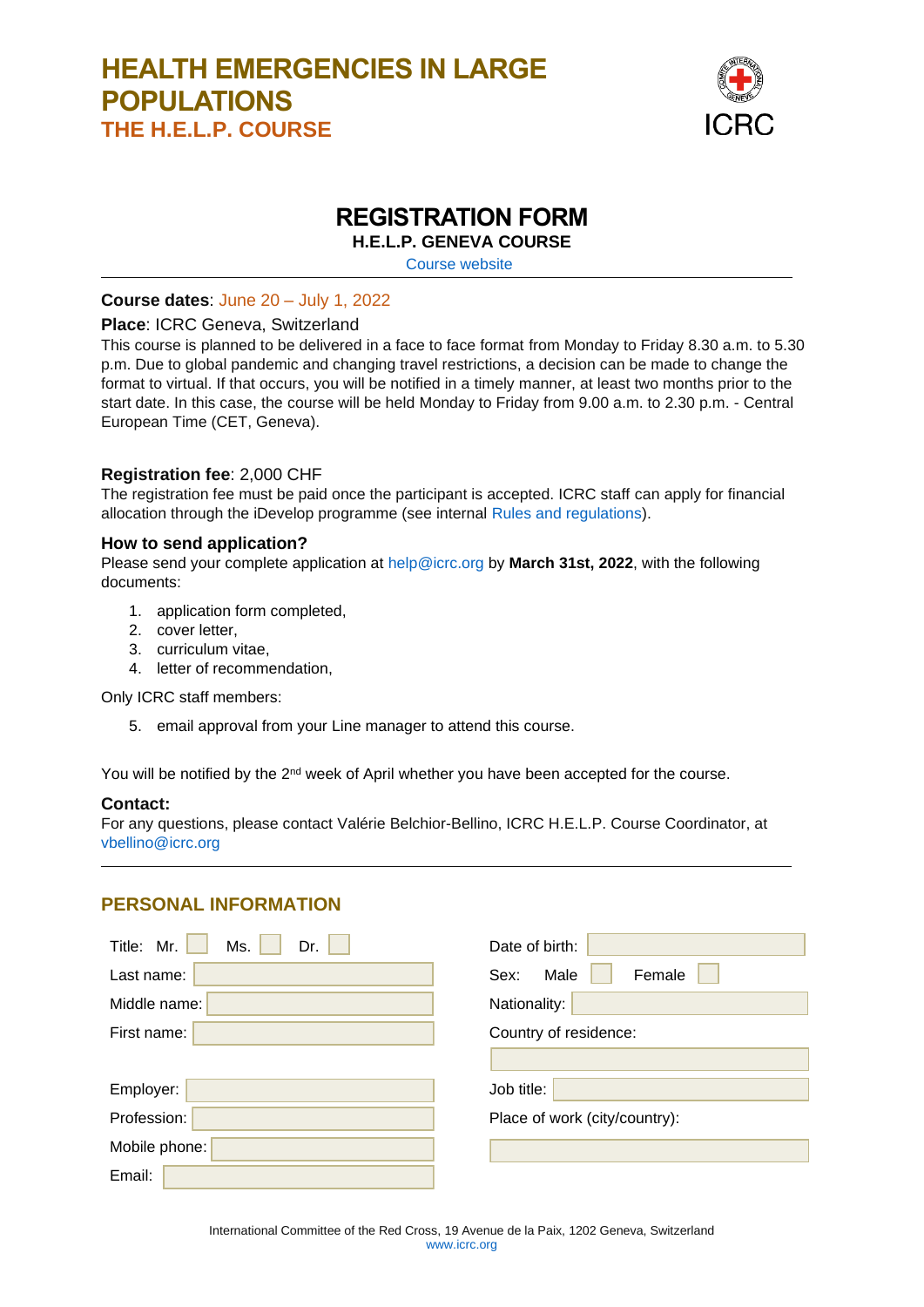# **HEALTH EMERGENCIES IN LARGE POPULATIONS THE H.E.L.P. COURSE**



### **VISA INFORMATION**

Non applicable, by the time I apply for the course, its format changed to virtual (please proceed to next question).

Do you need a visa? Yes  $\Box$  No  $\Box$ 

**If yes, please attach a copy of your passport.**

### **EDUCATION, EXPERIENCE AND MOTIVATION**

#### Academic background

*Please list the qualifications you have (degrees, certificates, etc.) and training courses you've done, and their dates, if not already mentioned in your CV.*

### Professional experience

*Describe previous job experience relevant to the course, starting with the most recent, if not already mentioned in your CV.*

Field experience *Describe an experience that best illustrates what you do in the field (or have done)*

Reasons for attending the course *Explain what you expect from the course in relation to your future work*